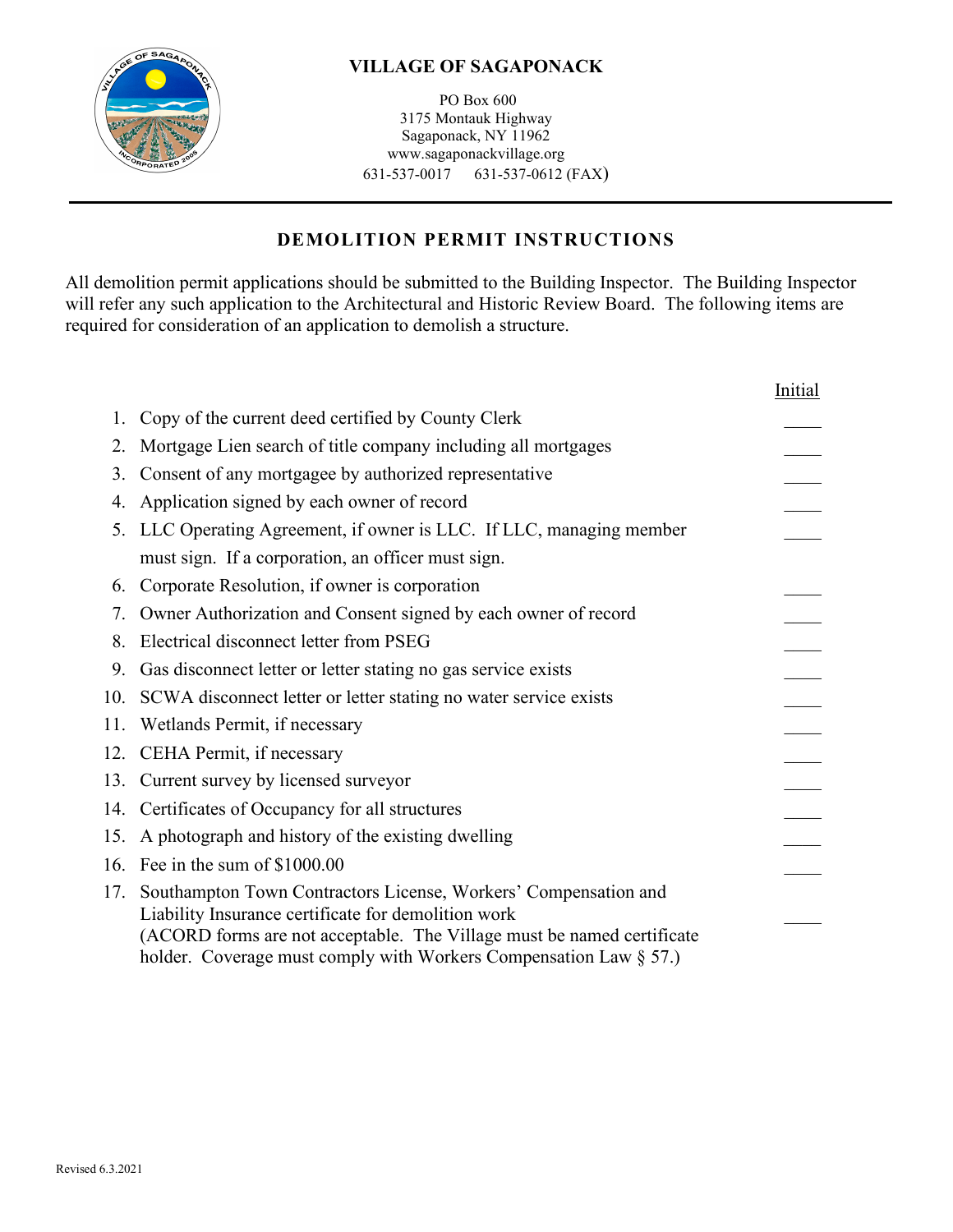# OF SAGA

#### **VILLAGE OF SAGAPONACK**

PO Box 600 3175 Montauk Highway Sagaponack, NY 11962 www.sagaponackvillage.org 631-537-0017 631-537-0612 (FAX)

# APPLICATION FOR DEMOLITION PERMIT

| Approval: Architectural & Historic<br><b>Preservation Review Board</b>                    | Application No:           |
|-------------------------------------------------------------------------------------------|---------------------------|
|                                                                                           | Permit Fee:<br>Permit No: |
|                                                                                           |                           |
| the control of the control of the control of the control of the control of the control of |                           |
|                                                                                           |                           |
|                                                                                           |                           |
|                                                                                           |                           |
| PROPERTY INFORMATION                                                                      |                           |
|                                                                                           |                           |
|                                                                                           |                           |
| <b>OWNER CONTACT INFORMATION</b>                                                          |                           |
|                                                                                           |                           |
|                                                                                           |                           |
|                                                                                           |                           |
| If owner is a corporation, give name, title and address of two officers:                  |                           |
|                                                                                           |                           |
|                                                                                           |                           |
|                                                                                           |                           |
| <b>ARCHITECT INFORMATION</b>                                                              |                           |
|                                                                                           |                           |
|                                                                                           |                           |
|                                                                                           |                           |
|                                                                                           |                           |
| <b>CONTRACTOR INFORMATION:</b>                                                            |                           |
|                                                                                           |                           |
|                                                                                           |                           |
|                                                                                           |                           |
|                                                                                           |                           |
|                                                                                           |                           |
|                                                                                           |                           |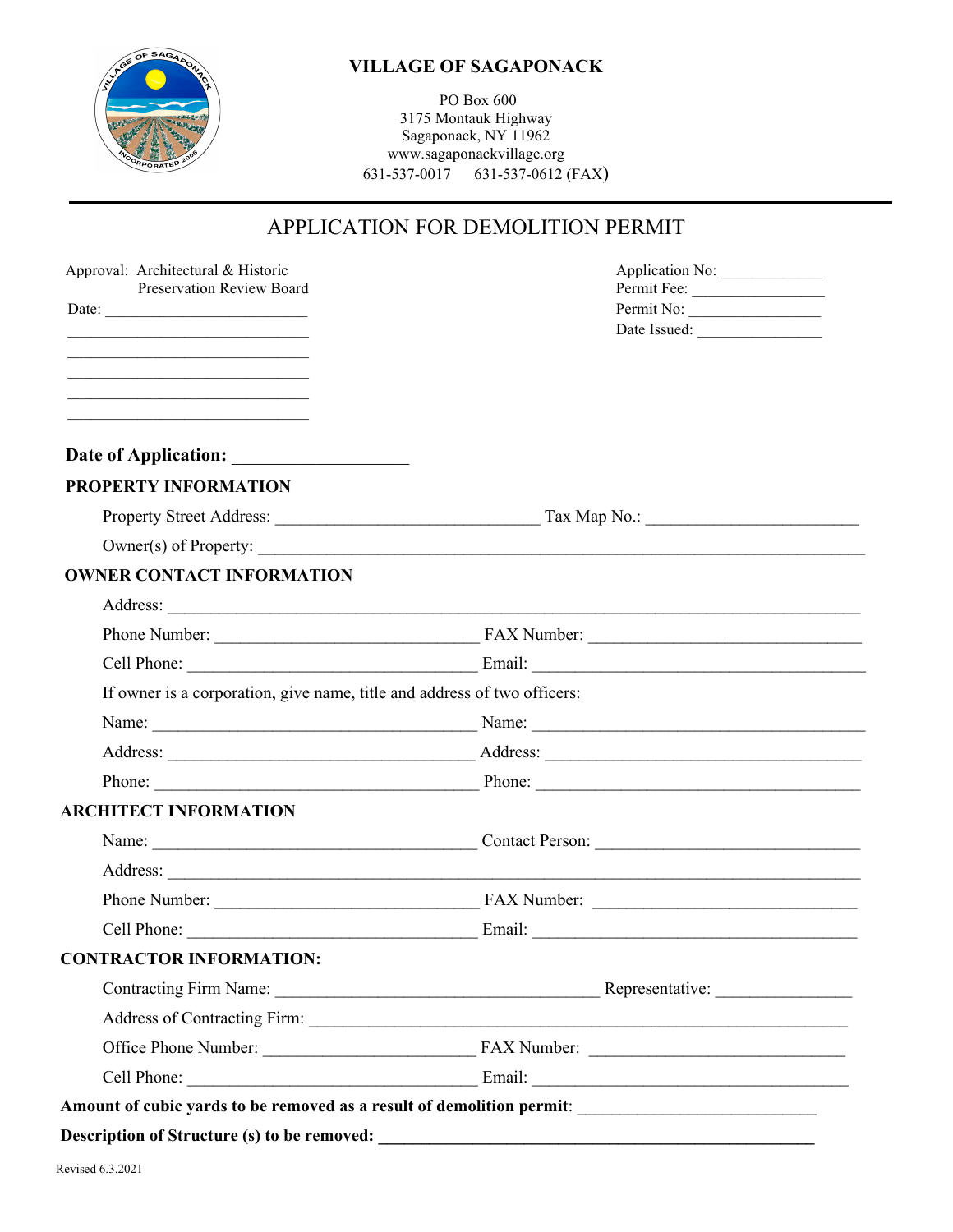

P. 2 DEMOLITION PERMIT

#### **Applicant(s) represent(s) to the Village of Sagaponack**:

- 1. There are no property covenants or homeowner association restrictions that address or regulate the demolition of the above structure(s).
- 2. The undersigned are personally responsible for any damage to Village roads or property incident to any demolition.
- 3. I represent that the premises to be demolished contain no asbestos (not applicable to single family dwellings, buildings constructed after January 1, 1974, agricultural business and structures certified unsound by a licensed engineer or licensed surveyor).
- 4. I understand no demolition may occur until a demolition permit is issued.
- 5. I understand any removal or placement of soil or fill incident to a demolition is regulated under Village Code §§ 245-51 and 245-65.
- 6. No officer or employee of the Village of Sagaponack and no spouse, sibling, parent or child of an officer or employee has an interest in this application.
- 7. The undersigned hereby authorizes inspection of the site of the demolition by the Building Inspector as needed.

| Sworn to before this<br>$\frac{day}{x}$ day of $\frac{1}{x}$ , 20 | Print Name |
|-------------------------------------------------------------------|------------|
| Notary Public                                                     | Signature  |
| Sworn to before this<br>$day of$ , 20                             | Print Name |
| Notary Public                                                     | Signature  |
|                                                                   |            |

**APPROVAL**: \_\_\_\_\_\_\_\_\_\_\_\_\_\_\_\_\_\_\_\_\_\_ \_\_\_\_\_\_\_\_\_\_\_\_\_\_\_\_\_\_\_\_\_\_\_\_\_\_\_\_\_\_\_\_\_\_\_\_\_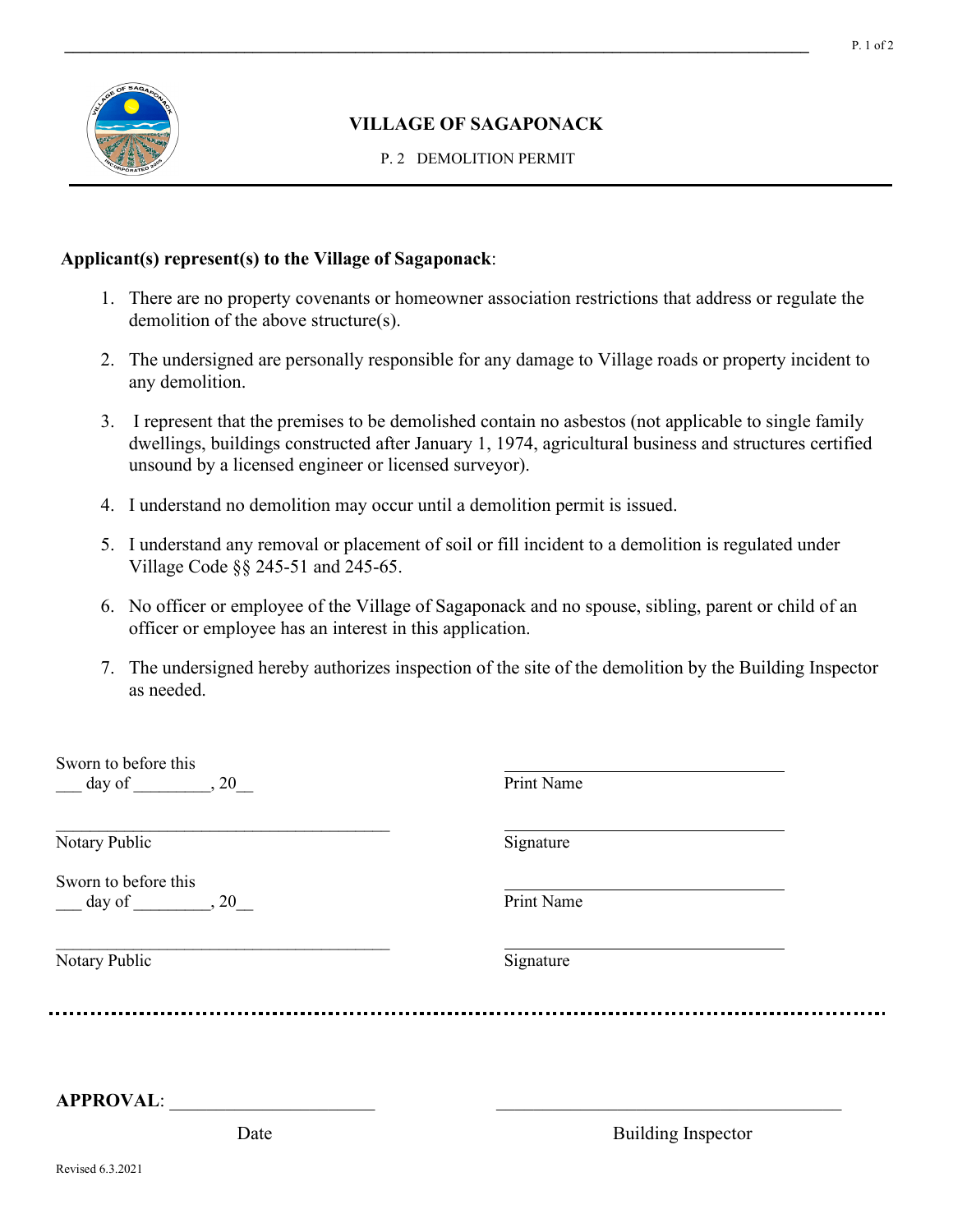

PO Box 600 3175 Montauk Highway Sagaponack, NY 11962 www.sagaponackvillage.org 631-537-0017 631-537-0612 (FAX)

# **AUTHORIZATION AND CONSENT**

STATE OF NEW YORK) COUNTY OF ) ss:

**being duly sworn depose** 

and say:

1. The undersigned are the sole owners of premises at (address of premises):

\_\_\_\_\_\_\_\_\_\_\_\_\_\_\_\_\_\_\_\_\_\_\_\_\_\_\_\_\_\_\_\_\_\_\_\_\_\_\_\_\_\_\_\_\_\_\_\_\_\_\_\_\_\_\_\_\_\_\_\_\_\_\_\_\_\_\_\_\_\_\_\_\_\_\_\_\_

2. The undersigned consent to entry and inspection of the above premises as needed by the

Building Inspector/AHRB/ZBA/Planning Board.

3. The undersigned authorizes whose contact

information is to appear on our behalf before the

officials and agencies of the Village of Sagaponack.

Sworn to before this \_\_\_ day of \_\_\_\_\_\_\_\_\_, 20\_\_ Print Name

Notary Public Signature

Sworn to before this  $\frac{1}{\text{Print Name}}$ , 20

\_\_\_\_\_\_\_\_\_\_\_\_\_\_\_\_\_\_\_\_\_\_\_\_\_\_\_

Notary Public Signature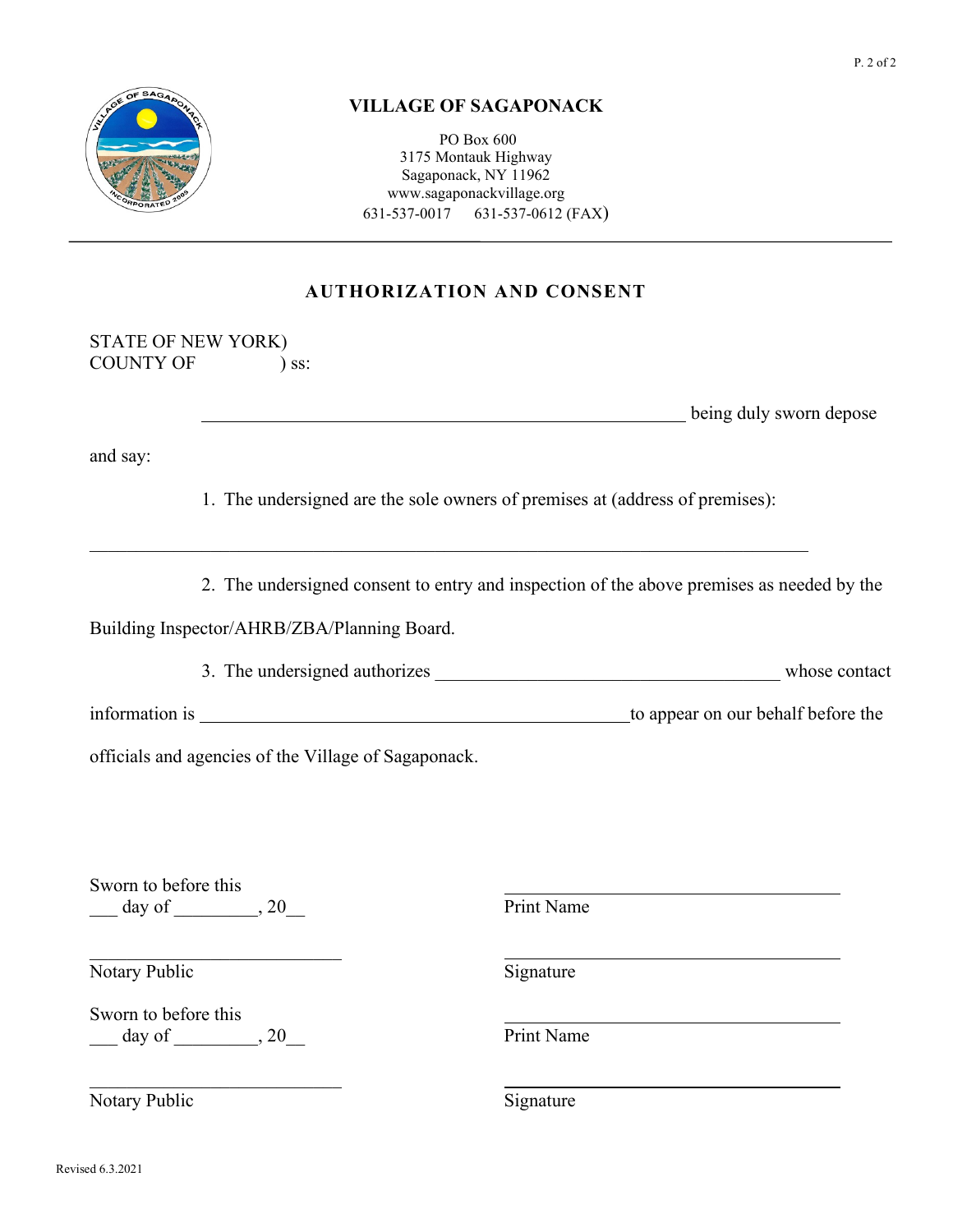

PO Box 600 3175 Montauk Highway Sagaponack, NY 11962 www.sagaponackvillage.org 631-537-0017 631-537-0612 (FAX)

Please be aware of the following Village of Sagaponack Codes concerning construction:

# **Section 30-9(E):**

E. No building permit shall be issued unless (1) the recipient shall provide to the Building Inspector a survey of the premises at which the work is to be conducted, a list of all vehicles that will be used by any person or materialman expected to be at the site either on a regular or occasional basis and a plan acceptable to the Building Inspector depicting the onsite location for the standing or parking of any such vehicle and (ii) the recipient shall provide to the Building Inspector a written acknowledgement that no such vehicles shall be permitted to stand or park on any public or private road or shoulder thereof.

# **Section 30-9(H):**

H. All construction activity is prohibited on Sundays at all times year round, after 3:00 p.m. on Saturdays between May 15 and September 15 and on the following holidays: New Year's Day, Dr. Martin Luther King, Jr., Day, President's Day, Memorial Day, Independence Day, Labor Day, Columbus Day, Veteran's Day, Thanksgiving and Christmas. "Construction activity" for purposes of this subsection, is any activity enabling the improvement of land, including by way of illustration, not limitation, construction of structures and other capital improvements of every kind and new landscaping utilizing construction machinery and vehicles. Any provision herein notwithstanding, a homeowner using domestic tools may engage in residential repair and customary lawn and garden maintenance on Sundays, [and] Saturdays and the aforesaid holidays, provided that the activity does not produce noise greater than 85 dB(A) at a distance of 50 feet from the activity or source. **Section 142-4(2):**

(2) Construction activities between 7:00 AM and 7:00 PM and the associated use of construction devices or the noise produced thereby, provided that such activities and such equipment and their use comply with other provisions hereof except as provided in § 30-9(H).

 $\overline{\phantom{a}}$  , and the contribution of the contribution of  $\overline{\phantom{a}}$  , and  $\overline{\phantom{a}}$